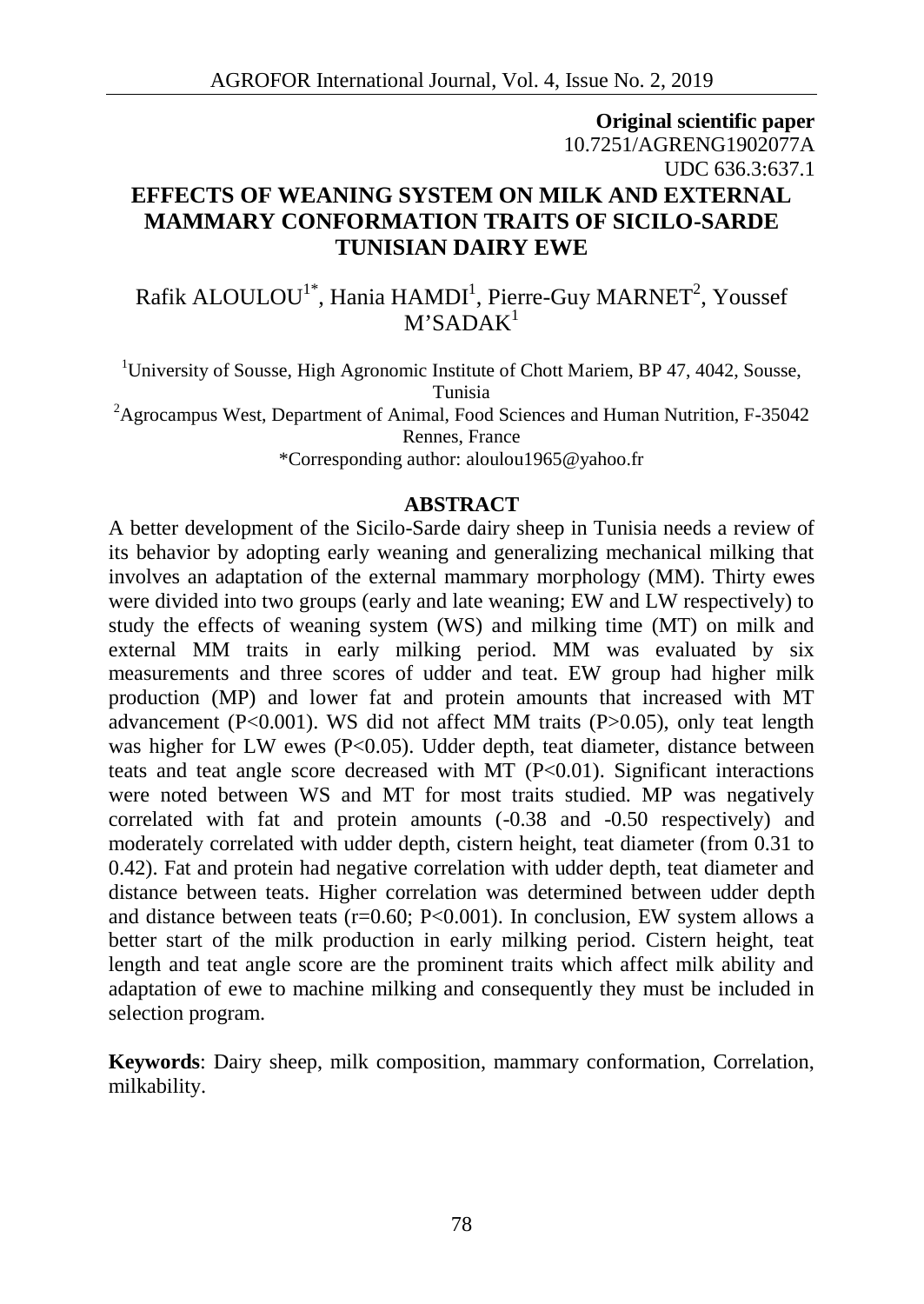### **INTRODUCTION**

The level of milk production (MP) in early lactation and especially during the first two months is crucial for both total milk production ewes and lamb growth. Thus, MP increases rapidly until the peak of lactation reached at 3-4 weeks after lambing (Cappio-Borlino et *al*., 1997). In addition, about 25% of total MP is obtained during the first month of lactation (McKusick et *al*., 2001). In Tunisia, in Sicilo- Sarde farms, the only dairy sheep in northern Africa, ewes are milked after a long suckling period that exceeds two and a half months and sometimes 100 days (Meraï et *al*., 2014; Aloulou et *al*. 2018) and can probably explains, among others, the low level of MP of this breed. Thus, this farming mode is not economic for dairy ewes. Efforts should be conducted to increasing both the commercial milk yield and growth performance of lambs. More appropriate behavior by an earlier start of the milking period is required.

In other hand, mechanical milking of Sicilo-Sarde ewes is a recent technological advance that is developing in dairy sheep farms. Furthermore, the mechanical milking ability of the ewe is under control of several effects including mammary conformation (Rovai et *al*., 1999; Marnet and Negrão, 2000; Milerski et *al*., 2006; Gelasakis et *al*., 2012). In fact, under perfect conditions of milking, characteristics of mammary morphology are very important for the milkability of dairy ewes and also for their udder health, the quantity and the quality of milk (Dzidic et *al*., 2004). The udder of Sicilo-Sarde ewe is quite well developed, with a strong attachment with straight teats (Khaldi and Farid, 1981). The external mammary morphology of the Sicilo-Sarde in Tunisia has been studied only once in the region of Bizerte (Ayadi et *al*., 2011). Thus, the present work aims to evaluate the effects of weaning system (early *vs.* late) and milking time on milk and external mammary morphology traits in early milking period.

## **MATERIALS AND METHODS**

Thirty multiparous Sicilo-Sarde ewes were used at the farm of the Cooperative Unit of Agricultural Production of Methline (Bizerte, Tunisia) to study the effects of weaning system (WS) and milking time (MT) on milk and external mammary morphology traits in early milking period. Ewes were divided into two groups according to WS (early and late weaning; EW and LW respectively). During the experimental trial, ewes were reared indoor and received daily 1.8 and 0.7 kg/head of oat hay and commercial concentrate respectively.

Ewes were weaned from their lambs at 30-35 and 60-70 days *postpartum* respectively for EW and LW groups. Ewes were machine milked twice daily at 09:00 and 21:00 h. The amount and chemical composition of milk were recorded weekly for the two first measuring thereafter the dairy control was done every two weeks during the 45 days of starting exclusive milking. Chemical composition of milk was determined from samples of the morning milking using a MilkoScan FT 4000 (Foss Electric, integrated Milk Testing).

External mammary morphology (MM) was evaluated by six measurements and three linear scores of udder and teat according to Milerski et *al*. (2006) and the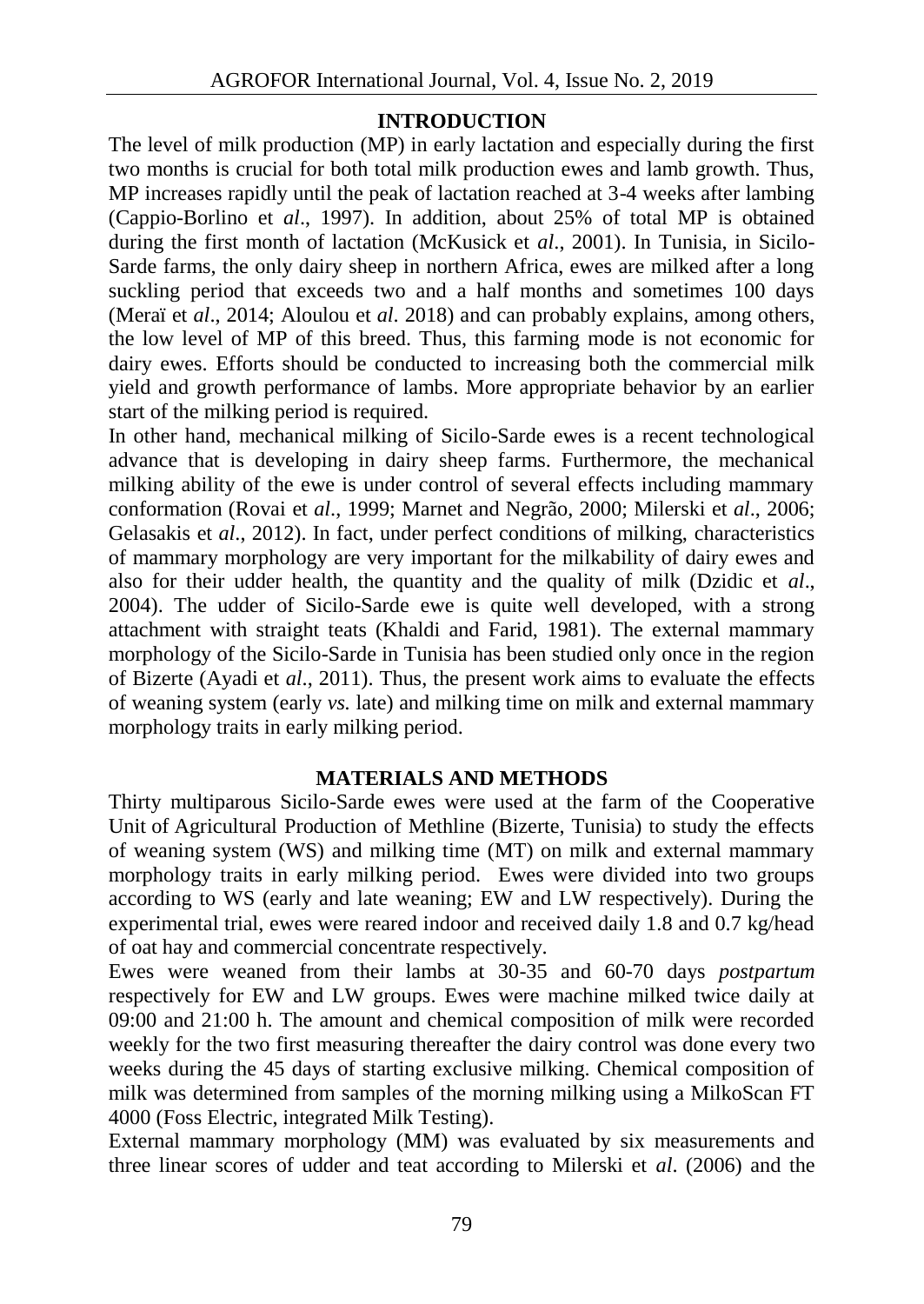modified method described by Marie-Etancelin et *al*. (2005), respectively. Udder and teat morphology included: udder depth (UD), udder height (UH), cistern height (CH), teat length (TL), teat diameter at the base (TD) and distance between teats (DBT). Subjective linear scores evaluation of udder cleft (UCS), udder-hock distance (UHDS) and teat angle (TAS) were carried out using a scale from 1 to 9 : UCS (1= udder cleft absent, 9= glands were clearly divided), UHDS (1=udderfloor well below hocks; 9= udder-floor above hocks) and TAS with regard to the vertical position (1= horizontal;  $9=$  vertical). The measurements of udder and teat morphology traits were measured one to three hours after the morning milking.

The data of milk traits and mammary morphology were analyzed using the GLM procedure (SAS, version 9.1), with weaning system (WS) and milking time (MT) as variation factors. Differences between Least Square Means were considered significant when  $P$  0.05.

## **RESULTS AND DISCUSSION**

Weaning system (WS) had significant effects on all milk traits (P $(0.05)$ ) in early milking period (Table 1). Ewes of EW group produced significantly higher daily milk production (DMP) by  $+123$  ml than those of LW group. These findings agree with previous studies (McKusick et *al*., 2001; Dikmen et *al*., 2007; Mohamed et *al*., 2008) that have found an increase in the production of milk marketed for early weaning system. It could be associated with the fact that dairy ewes produced about 38 and 30% of total milk in the first and second months of lactation (McDonald et *al*. 1995). McKusick et *al*. (2001) also reported that about 25% of total milk production is obtained in the first four weeks of lactation.

As for milk chemical composition, milk of LW group contain higher amount of milk fat  $(+13.3 \text{ g/kg})$ , protein  $(+3.4 \text{ g/kg})$  and total solids  $(+15.6 \text{ g/kg})$ . Also, its parts had increased with the advancement of milking period by +9.7, 6.5 and 11.4 g/kg respectively for milk fat, protein and total solids as reported by Bencini and Pulina (1997) and Komprej et *al*. (2012). Thus, these authors found that production and composition of milk vary with lactation stage and mainly milk fat content and milk production change inversely.

Significant interactions also were noted between WS and MT for production and composition of milk. For EW ewes, the DMP had decreased by 41% during the first month of milking. However, MT did not affect (P>0.05) the DMP for LW ewes which were more persistent in their milk production in early lactation period. Also, Marnet and Negrão (2000) reported that the transition from suckling to exclusive milking is usually accompanied by a drop in milk production of about 30-40%. The rate of milk drop was higher in early lactation than after (Bencini and Pulina, 1997; Marnet and Negrão, 2000) may be related to the important maternal effect during this period. For this reason, the DMP of EW ewes had declined more rapidly. In this context, previous work recommended in the pre-weaning period to combined suckling and milking whose purpose is to reduce the negative effects of weaning shock for both ewe and lamb (McKusick et *al*., 2001; Dikmen et *al*., 2007).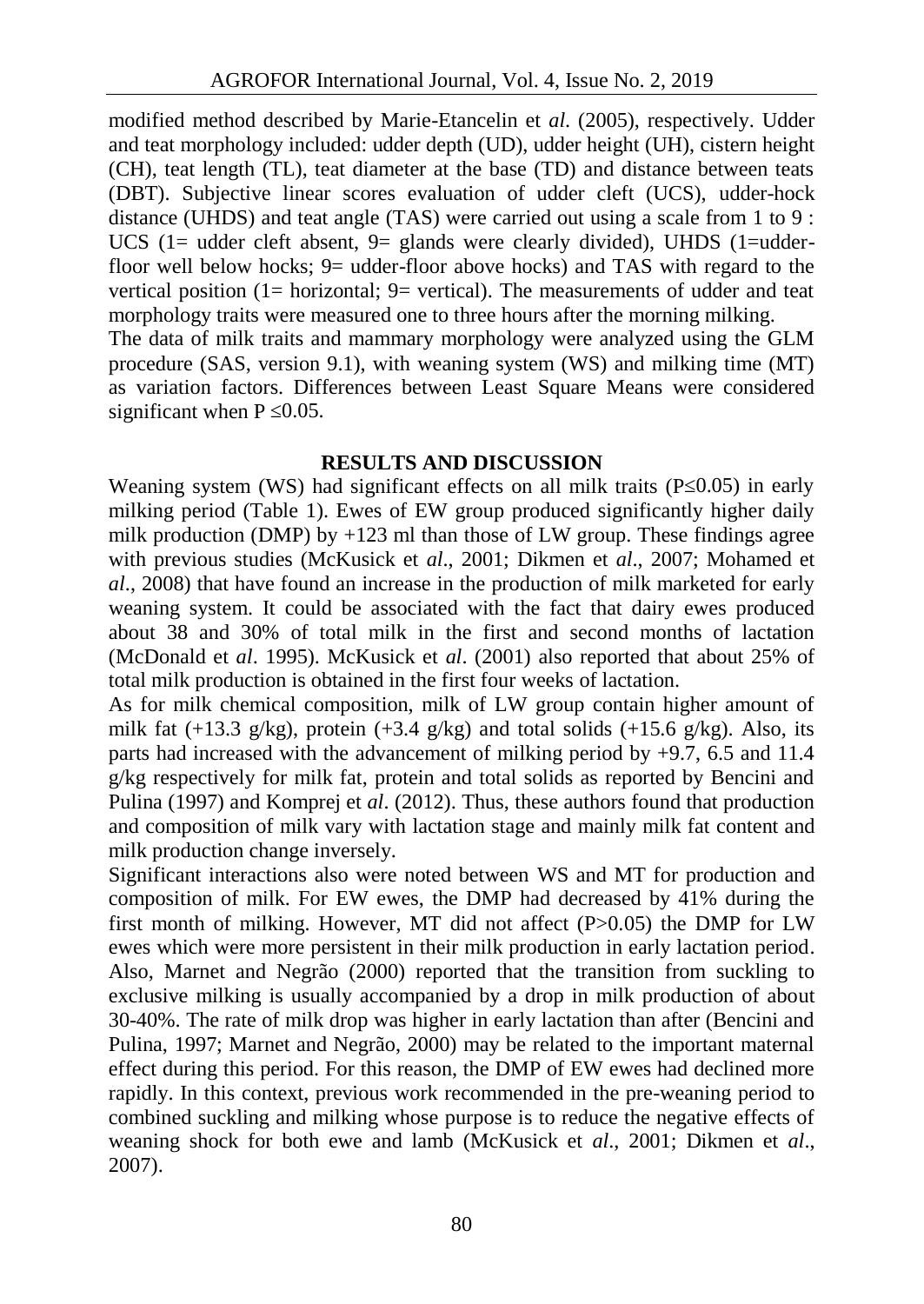|                 | Mean  | Weaning<br>system |                    | <b>Milking time</b> |                  | Weaning system * milking time |                 |                    |                  |  |  |
|-----------------|-------|-------------------|--------------------|---------------------|------------------|-------------------------------|-----------------|--------------------|------------------|--|--|
|                 |       |                   |                    |                     |                  |                               |                 |                    |                  |  |  |
|                 |       | EW                | LW                 | T <sub>1</sub>      | T2               | <b>EW-1</b>                   | $EW-2$          | $LW-1$             | $LW-2$           |  |  |
| $DMP$ (ml)      | 589   | 658 <sup>a</sup>  | $525^{b}$          | 706 <sup>a</sup>    | 477 <sup>b</sup> | 829 <sup>a</sup>              | $486^{\circ}$   | 583 <sup>b</sup>   | 468 <sup>b</sup> |  |  |
| Fat             | 69.2  | $62.3^{b}$        | 75.6 <sup>a</sup>  | $64.1^{b}$          | $73.8^{\rm a}$   | 47.97 <sup>c</sup>            | $76.71^{ab}$    | $80.25^{\text{a}}$ | $70.88^{b}$      |  |  |
| Protein         | 52.0  | $50.2^b$          | $53.6^{\circ}$     | $48.7^{b}$          | $55.2^{\rm a}$   | $44.55^{b}$                   | $55.87^{\circ}$ | $52.76^{\circ}$    | $54.47^{\circ}$  |  |  |
| Total<br>Solids | 172.3 | $164.2^{b}$       | $179.8^{\text{a}}$ | $166.3^{b}$         | $177.7^{\rm a}$  | $147.59^{\circ}$              | $180.74^{ab}$   | $185.06^{\circ}$   | $174.58^b$       |  |  |

Table 1. Least squares mean for the effects of weaning mode and milking time on milk yield and chemical composition (g/kg) in early milking period of Sicilo-Sarde ewes

a,b,c, means, in the same line and for the same effect, with different superscript are significantly different (P< 0.05); DMP: Daily Milk Production; EW, Early Weaning; LW, Late Weaning; ml, millilitre;

Results of external mammary morphology (MM) are shown in Table 2. No significant differences between the two WS were observed for all udder and teat traits except teat length (TL). LW ewes had longer teat than these of EW groups (28.4 *vs.* 25.0 mm). Also, Rovai et *al*. (1999) found an increase in the TL when lactation progress. However, udder depth (UD), teat diameter at the base (TD) and distance between teats (DBT) had decreased and udder-hock distance score (UHDS) increased with the advancement of MT. These results agree with those of Rovai et *al.* (1999). The other measurements of MM were not affected ( $P > 0.05$ ) by the MT. Significant interactions were noted between WS and MT for most MM traits. The values of UD, TD, and DBT were higher and udder-hock distance score (UHDS) was lower for EW ewes at the beginning of milking as DMP was higher. However, TL was higher for LW group at the beginning of MT. For both groups, the means of teat angle score (TAS) indicated that teats became positioned more horizontally with the advancement of lactation as reported by de la Fuente et *al*. (1996).

Overall, the mean obtained for UH (202.6 mm) was in the range given by Gelasakis et *al*. (2012) for Chios ewes. The average of CH (37.9 mm) was lower than 46-54 mm reported by Gelasakis et *al*., (2012). The average of TL (26.7 mm) for the Sicilo-Sarde ewe were shorter than 33.6-36.5 and 43-47 mm reported respectively by Milerski et *al*. (2006) and Gelasakis et *al*. (2012). The difference between studies may be related to breed, parity and stage of lactation (Milerski et *al*., 2006; Gelasakis et *al*., 2012). As for the subjective linear scores, UCS, UHDS and TAS averaged 6.52, 6.00 and 3.30 respectively. These means indicated that ewes had glands visibly divided, their udder-floor was slightly above the hock and the teat had an angle of about 64° to the vertical.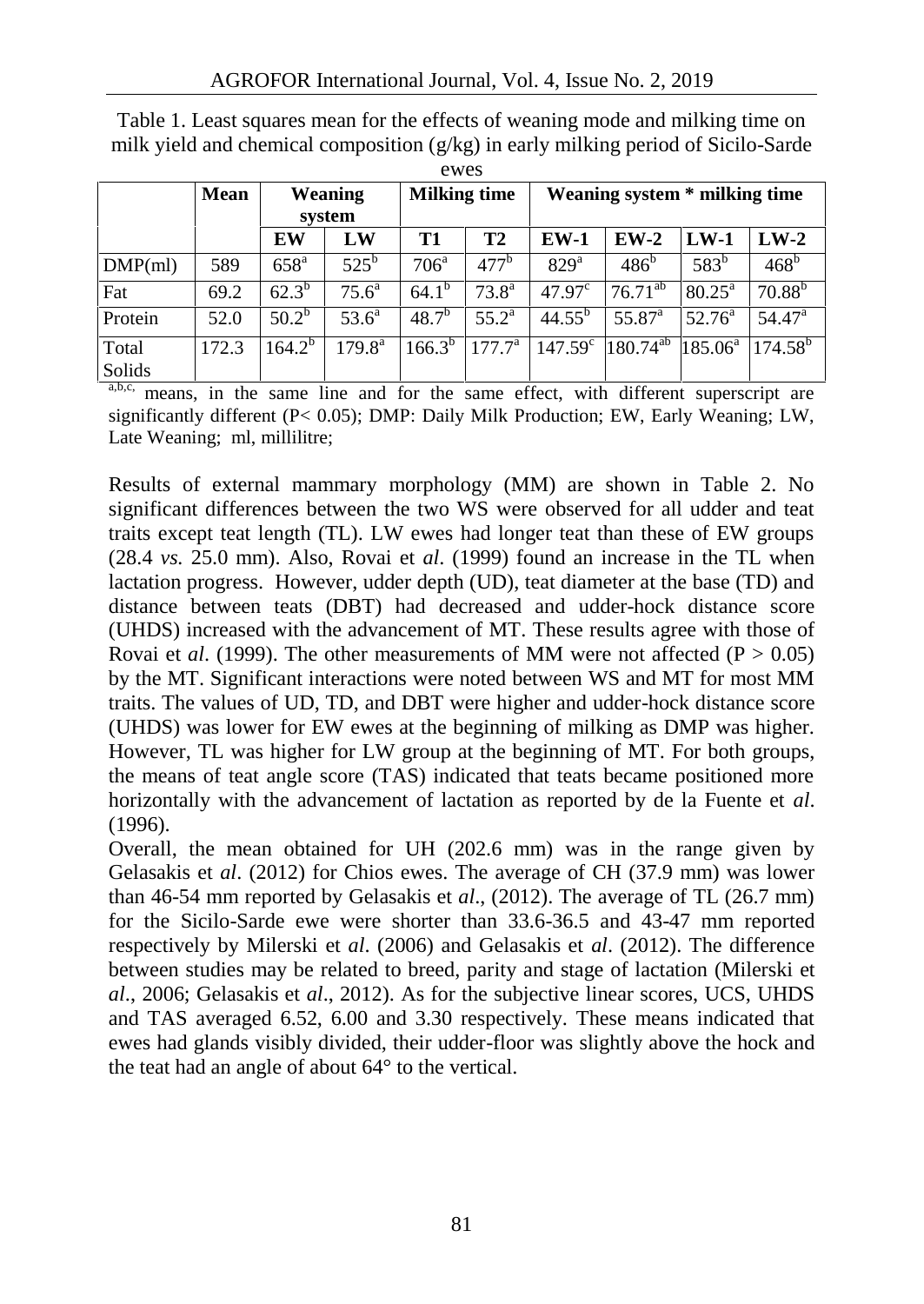|             |             |            | <b>Weaning system</b> | <b>Milking time</b> |                                 | <b>Weaning system * Milking stage</b>   |                     |                    |                 |  |  |
|-------------|-------------|------------|-----------------------|---------------------|---------------------------------|-----------------------------------------|---------------------|--------------------|-----------------|--|--|
|             | <b>Mean</b> | EW         | LW                    | <b>T1</b>           | T2                              | <b>EW-T1</b>                            | <b>EW-T2</b>        | $LW-T1$            | $LW-T2$         |  |  |
|             |             |            |                       |                     |                                 | <b>Udder and teat measurements (mm)</b> |                     |                    |                 |  |  |
| UD          | 80.0        | 81.9       | 78.2                  | $88.3^{a}$          | $71.8^{b}$                      | $93.5^{\circ}$                          | 70.36 <sup>c</sup>  | $83.00^{b}$        | $73.33^{\circ}$ |  |  |
| UH          | 202.6       | 203.4      | 202.0                 | 202.6               | 202.7                           | 202.14                                  | 204.64              | 203.17             | 200.83          |  |  |
| CH          | 37.9        | 39.3       | 36.6                  | 38.0                | 37.9                            | 40.32                                   | 38.23               | 35.62              | 37.52           |  |  |
| TL          | 26.7        | $25.0^{b}$ | $28.4^{\rm a}$        | 27.1                | 26.2                            | $23.75^b$                               | $26.20^{b}$         | $30.47^{\circ}$    | $26.28^{b}$     |  |  |
| TD          | 15.2        | 15.8       | 14.7                  | $17.0^{\rm a}$      | $13.5^{b}$                      | $18.42^a$                               | $13.18^{\circ}$     | 15.59 <sup>b</sup> | $13.88^{bc}$    |  |  |
| <b>DBT</b>  | 106.9       | 108.2      | 105.7                 | $112.2^a$           | 101.7 <sup>b</sup>              | $114.64^a$                              | 101.79 <sup>b</sup> | $109.67^{ab}$      | $101.67^b$      |  |  |
|             |             |            |                       |                     | <b>Subjective linear scores</b> |                                         |                     |                    |                 |  |  |
| <b>UCS</b>  | 6.52        | 6.54       | 6.50                  | 6.20                | 6.83                            | 6.14                                    | 6.93                | 6.27               | 6.73            |  |  |
| <b>UHDS</b> | 6.00        | 5.75       | 6.23                  | $5.60^{b}$          | $6.38^{a}$                      | 5.00 <sup>b</sup>                       | $6.50^{\rm a}$      | 6.20 <sup>a</sup>  | $6.27^{\rm a}$  |  |  |
| <b>TAS</b>  | 3.30        | 3.14       | 3.45                  | $3.89^{a}$          | $2.70^{b}$                      | $3.75^{\rm a}$                          | $2.54^{b}$          | 4.03 <sup>a</sup>  | $2.87^{ab}$     |  |  |

Table 2. Least squares mean for the effects of weaning system and milking time on mammary morphology characteristics in early milking period of Sicilo-Sarde ewes

a,b,c, means, in the same line and for the same effect, with different superscript are significantly different (P< 0.05); EW, Early Weaning; LW, Late Weaning; T, Time; mm, millimetre, MT, milking Time ; UD, Udder Depth ; UH, Udder Height; CH, Cistern Height; TL, Teat Length; TD, Teat Diameter; DBT, Distance Between Teats; UCS, Udder Cleft Score; UHDS, Udder-Hock Distance Score; TAS, Teat Angle Score

Relationships between traits of milk and MM measurements were studied by determine the Pearson correlation coefficients (Tableau 3). Fat and protein amounts were negatively correlated with DMP ( $r = -0.38$  and  $-0.50$ , respectively) as reported by Bencini and Pulina (1997). DMP was moderately correlated with UD, CH, TD (r=0.31-0.42). Also, suggesting the use of these traits in selection program to improve the productivity of this ewe. Fat and protein amounts were correlated negatively with UD, TD and DBT and had positive correlation with UHDS. MM traits were little correlated between them. The highest correlation coefficient was determined between UD and DBT (r=0.60; P<0.001). CH, TL and TAS are the prominent traits which affect milkability and adaptation of ewe to machine milking and consequently they must be included in selection program.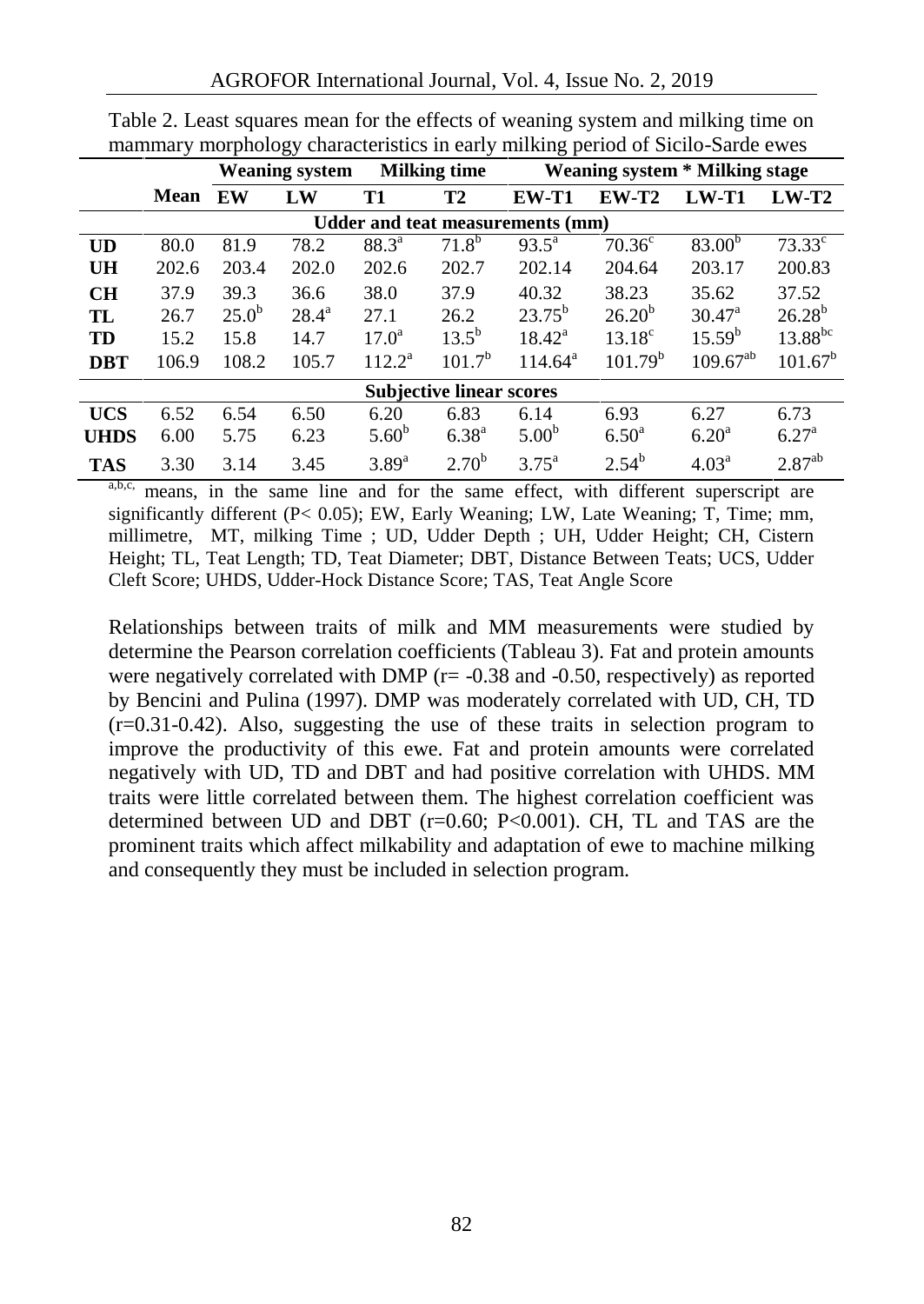|             |                      | ວມ                       |                      |                                               |                                               | o                                       |                          |                                               |                                         |                                               |                      |
|-------------|----------------------|--------------------------|----------------------|-----------------------------------------------|-----------------------------------------------|-----------------------------------------|--------------------------|-----------------------------------------------|-----------------------------------------|-----------------------------------------------|----------------------|
|             | DMP                  | Fat                      | Protein              | <b>UD</b>                                     | UH                                            | <b>CH</b>                               | TL                       | TD                                            | <b>DBT</b>                              | <b>UCS</b>                                    | <b>UHDS</b>          |
| Fat         | $-0.38$<br>$***$     | $\overline{\phantom{a}}$ |                      |                                               |                                               |                                         |                          |                                               |                                         |                                               |                      |
| Protein     | $-0.50$<br>***       | 0.54<br>***              |                      |                                               |                                               |                                         |                          |                                               |                                         |                                               |                      |
| <b>UD</b>   | 0.31<br>$\ast$       | $-0.41$<br>$***$         | $-0.31$<br>$\ast$    | -                                             |                                               |                                         |                          |                                               |                                         |                                               |                      |
| UH          | 0.25<br>NS           | $-0.03$<br><b>NS</b>     | 0.04<br><b>NS</b>    | 0.32<br>$*$                                   |                                               |                                         |                          |                                               |                                         |                                               |                      |
| CH          | 0.42<br>$***$        | $-0.09$<br><b>NS</b>     | $-0.14$<br><b>NS</b> | 0.08<br>$_{\rm NS}$                           | 0.45<br>***                                   |                                         |                          |                                               |                                         |                                               |                      |
| TL          | $-0.01$<br><b>NS</b> | 0.23<br><b>NS</b>        | 0.04<br><b>NS</b>    | $\overline{\phantom{a}}$<br>0.18<br><b>NS</b> | $\overline{\phantom{a}}$<br>0.02<br><b>NS</b> | 0.08<br><b>NS</b>                       | $\overline{\phantom{a}}$ |                                               |                                         |                                               |                      |
| TD          | 0.38<br>$***$        | $-0.49$<br>***           | $-0.47$<br>***       | 0.33<br>$\ast$                                | $\overline{\phantom{a}}$<br>0.01<br><b>NS</b> | 0.03<br><b>NS</b>                       | 0.24<br><b>NS</b>        |                                               |                                         |                                               |                      |
| DBT         | 0.31<br>$*$          | $-0.29$<br>$\ast$        | $-0.33$<br>$*$       | 0.60<br>***                                   | 0.26<br>$\ast$                                | 0.14<br><b>NS</b>                       | 0.02<br><b>NS</b>        | 0.39<br>$\ast\ast$                            |                                         |                                               |                      |
| <b>UCS</b>  | 0.06<br><b>NS</b>    | 0.21<br><b>NS</b>        | 0.05<br><b>NS</b>    | $\overline{\phantom{a}}$<br>0.36<br>$\ast$    | 0.12<br><b>NS</b>                             | 0.09<br><b>NS</b>                       | 0.03<br><b>NS</b>        | $\overline{\phantom{a}}$<br>0.10<br><b>NS</b> | 0.00<br><b>NS</b>                       | $\overline{\phantom{0}}$                      |                      |
| <b>UHDS</b> | $-0.20$<br><b>NS</b> | 0.34<br>$***$            | 0.29<br>$\ast$       | $\overline{\phantom{a}}$<br>0.27<br>$\ast$    | 0.23<br><b>NS</b>                             | 0.22<br><b>NS</b>                       | 0.09<br>$_{\rm NS}$      | 0.34<br>$***$                                 | $\overline{\phantom{a}}$<br>0.57<br>*** | 0.07<br><b>NS</b>                             |                      |
| <b>TAS</b>  | 0.00<br><b>NS</b>    | $-0.19$<br><b>NS</b>     | $-0.17$<br><b>NS</b> | 0.23<br><b>NS</b>                             | $\blacksquare$<br>0.18<br><b>NS</b>           | $\overline{\phantom{a}}$<br>0.53<br>*** | 0.35<br>$***$            | 0.45<br>***                                   | 0.26<br>$\ast$                          | $\overline{\phantom{a}}$<br>0.22<br><b>NS</b> | $-0.21$<br><b>NS</b> |

Table 3. Pearson correlation coefficients between milk yield traits and mammary morphology characteristics in early milking period of Sicilo-Sarde ewes

UD, Udder Depth; UH, Udder Height; CH, Cistern Height; TL, Teat Length; TD, Teat Diameter; DBT, Distance Between Teats; UCS, Udder Cleft Score; UHDS, Udder-Hock Distance; TAS, Teat Angle Score; NS, Not Significant; \*, P 0.05; \*\*, P 0.01; \*\*\*, P  $0.001$ 

#### **CONCLUSION**

During the early milking period, early weaning system allows a better start of the milk production. However, mammary morphology traits did not change with weaning system. Cistern height, teat length and teat angle score are the prominent traits which affect milkability and adaptation of ewe to machine milking and consequently they must be included in selection program of this breed. More detailed study with a high number of animals should be carried out to better characterize of the mammary morphology of Sicilo-Sarde ewe.

## **ACKNOWLEDGEMENT**

Authors thank the Livestock and Pastures Office (OEP) in Mateur and the Cooperative Unit for Agricultural Production Methline in Menzel Bourguiba (Bizerte) for the technical help.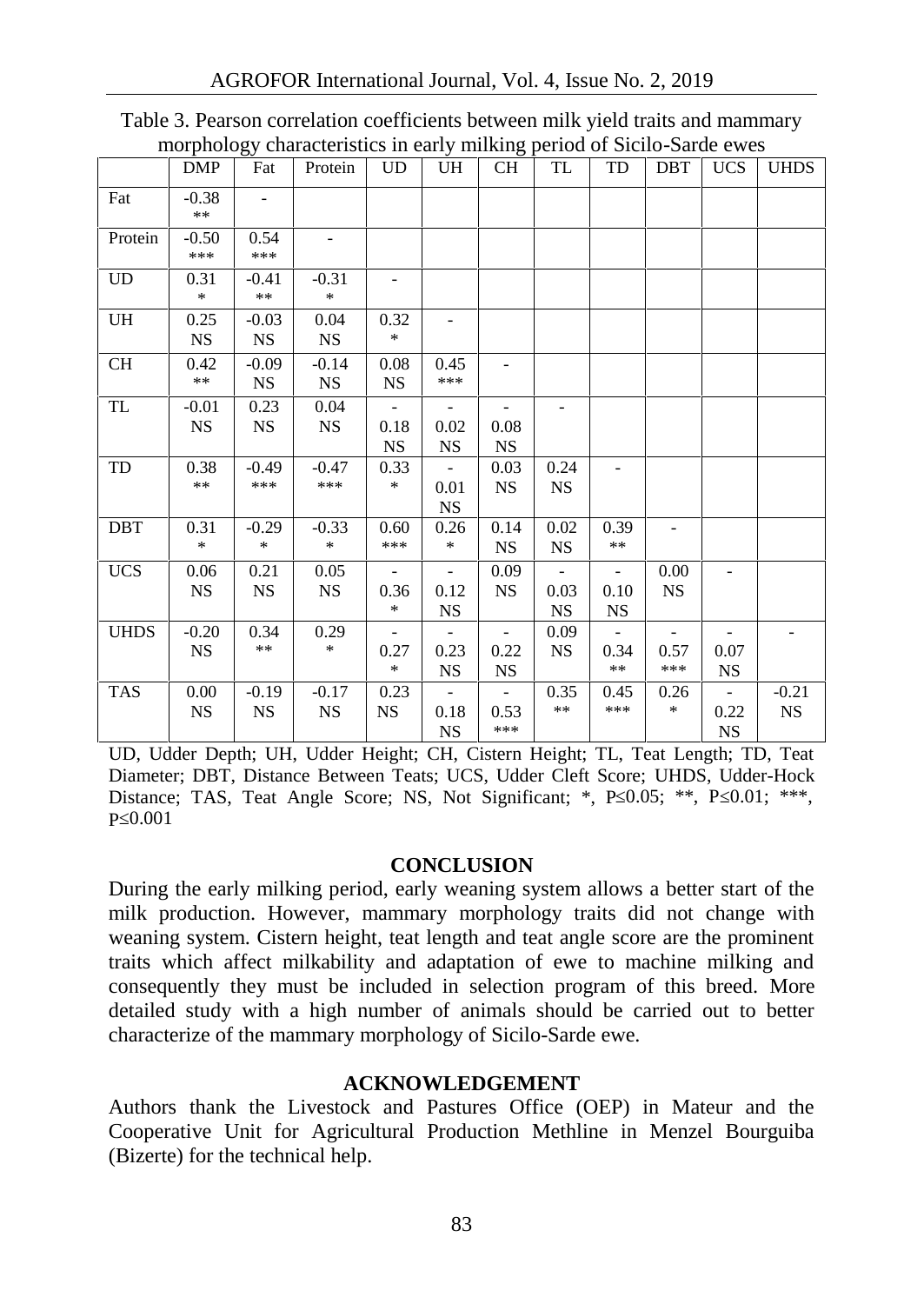#### **REFERENCES**

- Aloulou R., Marnet P.G., M'Sadak Y. (2018). Revue des connaissances sur la micro-filière ovine laitière en Tunisie : état des lieux et perspectives de relance de la race sicilo-sarde. *BASE* [En ligne], Volume 22 (2018), Numéro 3, URL : https://popups.uliege.be:443/1780-4507/index.php?id=16499.
- Ayadi M., Such X., Ezzehizi N., Zouari M., Najar T., Ben M'Rad M., Casals R. (2011). Relationship between mammary morphology traits and milk yield of Sicilo-Sarde dairy sheep in Tunisia. Small Ruminants Research 96, 41–45.
- Bencini R., Pulina G. (1997). The quality of sheep milk: a review. Australian Journal of Experimental Agriculture 37, 485–504.
- Cappio-Borlino A., Portolano B., Todaro M., Macciotta N.P.P., Giaccone P., Pulina G. (1997). Lactation curves of Valle del Belice dairy ewes for yields of milk, fat, and protein estimated with test day models. Journal of Dairy Science 80, 3023–3029.
- de la Fuente LF, Fernandez G, San Primitivo F (1996) A linear evaluation system for udder traits of dairy ewes. Livestock Production Science 45, 171–178.
- Dikmen S., Turkmen I.I., Ustuner H., Alpay F., Balci F., Petek M., Ogan M. (2007). Effect of weaning system on lamb growth and commercial milk production of Awassi dairy sheep. Czech Journal of Animal Science 52(3), 70–76.
- Dzidic, A., Kaps, M., Bruckmaier, R.M. (2004). Machine milking of Istrian dairy crossbreed ewes: udder morphology and milking characteristics. Small Ruminants Research 55, 183–189.
- Gelasakis A.I., Arsenos G., Valergakis G.E., Oikonomou G., Kiossis E., Fthenakis G.C. (2012). Study of factors affecting udder traits and assessment of their interrelationships with milking efficiency in Chios breed ewes. Small Ruminant Research 103, 232– 239.
- Khaldi G. & Farid M., 1981. Encyclopédie des productions animales dans le monde arabe. Cas de la République Tunisienne. Arab Center for the Studies of Arid zones and Dry lands (ACSAD), Damascus, Syria.
- Komprej A., Gorjanc G., Kompan D., Kova M. (2012). Lactation curves for milk yield, fat, and protein content in Slovenian dairy sheep. Czech Journal of Animal Science 57(5): 231–239.
- Marie-Etancelin C., Astruc J.M., Porte D., Larroque H., Robert-Granié C. (2005). Multiple-trait genetic parameters and genetic evaluation of udder-type traits in Lacaune dairy ewes. Livestock Production Science 97, 211–218.
- Marnet P.G., Negrão J. (2000). The effect of a mixed-management system on the release of oxytocin, prolactin, and cortisol in ewes during suckling and machine milking. Reproduction Nutrition Development 40 (3), 271–281.
- McDonald P., Edwards R.A., Greenhalgh J.F.D., Morgan C.A. (1995). Animal nutrition, 5th edition. Longman Scientific and Technical, Essex.
- McKusick B.C., Thomas D.L., Berger Y.M. (2001). Effect of Weaning System on Commercial Milk Production and Lamb Growth of East Friesian Dairy Sheep. Journal of Dairy Science, 84, 1660-1668.